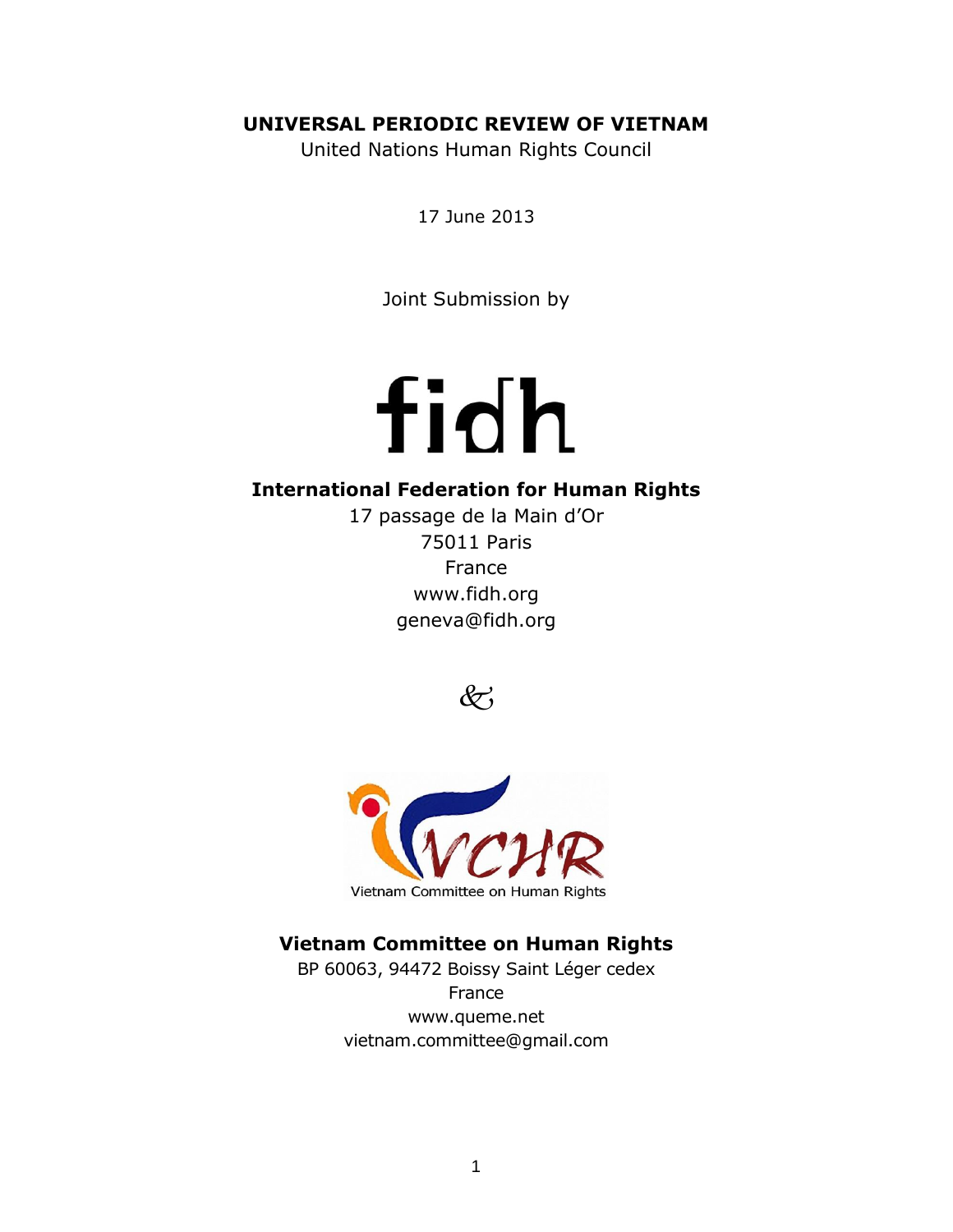#### **Introduction**

- 1. At its Universal Periodic Review in May 2009, Vietnam accepted recommendations to improve the protection of human rights. In these four following years, however, not only was progress in implementing these recommendations extremely limited, but on the contrary, Vietnam launched one of the most intensive crackdowns on freedom of expression, religion and assembly in recent years.
- 2. Between May 2009 and June 2013, FIDH and VCHR compiled cases of 160 human rights defenders and peaceful activists condemned to a total of 1,052 years in prison, with sentences ranging from two years to life imprisonment, followed by years of house arrest. They were all charged under vaguely-worded *"national security"* provisions in the Criminal Code which make no distinction between violent acts such as terrorism and the peaceful exercise of freedom of expression and are incompatible with the rights enshrined in the International Covenant on Civil and Political Rights (ICCPR) to which Vietnam acceded in 1982. This list is not exhaustive, and many others are awaiting trial.
- 3. In the on-going crackdown, peaceful activists and human rights defenders have been subjected to unprecedented Police brutality, beatings and sexual assaults, harassments, arbitrary arrest and "administrative detention" in labour camps and psychiatric institutions.
- 4. During the same period, Vietnam also introduced legal measures to restrict the exercise of human rights. New decrees and regulations were adopted to curb freedom of expression on the Internet, freedom of religion, and to limit the legal operations of domestic and international NGOs in Vietnam.

# **Constitutional and Legislative Framework**

- 5. The protection of human rights is guaranteed by the 1992 Vietnamese Constitution. However, the exercise of these rights is severely curtailed by provisions in the Constitution and extensive domestic legislation that restricts human rights to compliance with *"the policies and interests of the State".* Article 4 of the Constitution which enshrines the political monopoly of the Vietnamese Communist Party (VCP) as *the "force leading the State and society"* is a major impediment to the exercise of human rights because it excludes pluralism of opinion and expression, and subjugates human rights protection to the protection of the one-Party state.
- 6. A project to amend the 1992 Constitution was opened to public debate in 2013. If adopted as presented, it would considerably weaken human rights protection in Vietnam. Whereas the 1992 Constitution guarantees that *"human rights in the political, civic, economic, cultural and social fields are respected"* (Article 50), the new Draft Constitution (Article 15) refers only generally to *"human and civil rights",* and adds that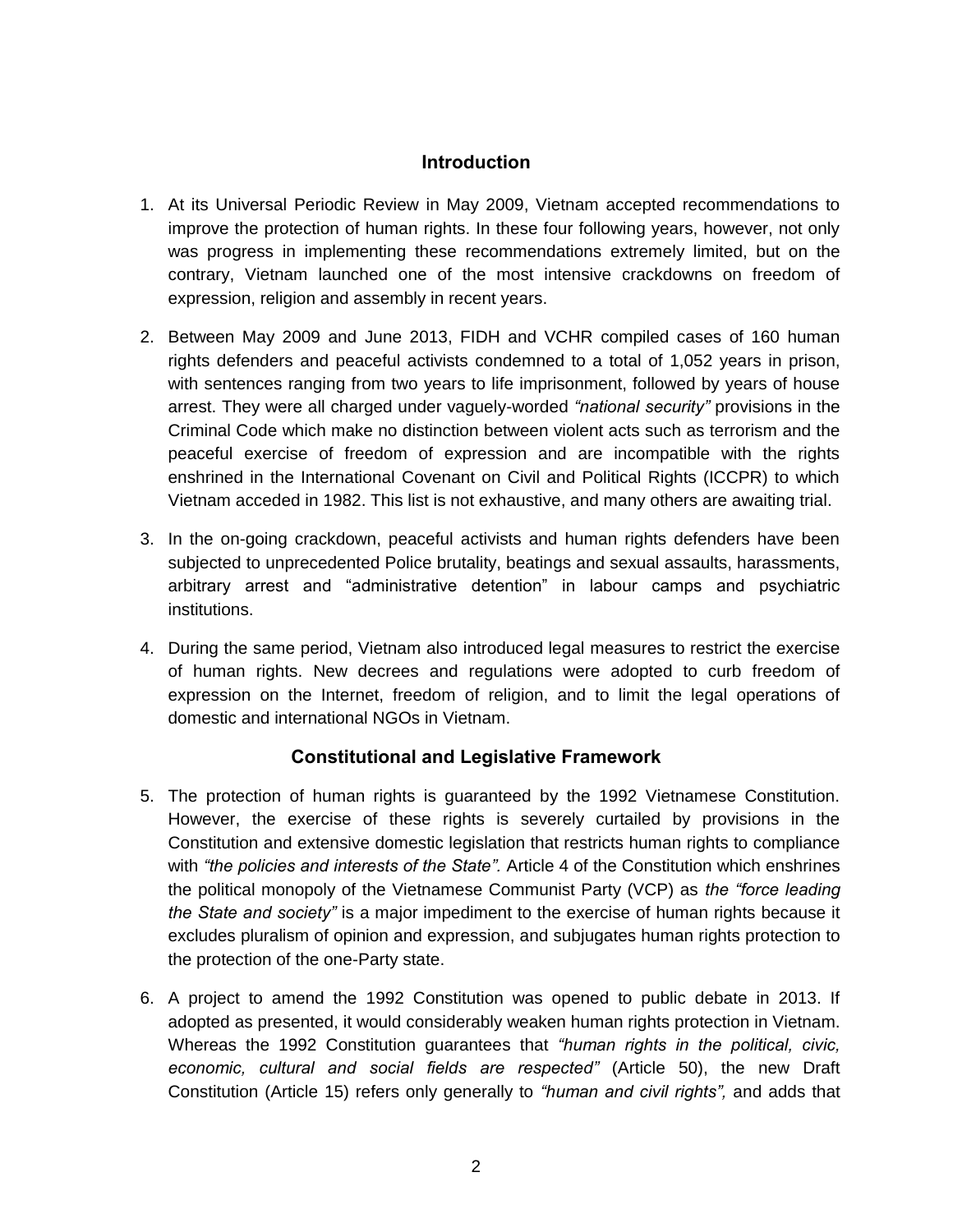these rights *"may be restricted when necessary for reasons of defence, national security, public order and safety, morality and health of the community".<sup>1</sup>* Moreover, *a*lthough the government actively solicited public proposals to amend the Constitution, citizens who called for the abolition of Article 4 were sanctioned and harassed. $2^2$ 

#### **Cooperation with UN Human Rights Mechanisms and Special Procedures**

*Recommendations accepted by Vietnam: "Increase cooperation with all mechanisms of the United Nations human rights system, including special procedures and treaty bodies" (Brazil); "Reengage with the Special Rapporteur on freedom of religion" (United Kingdom).*

- *7.* Vietnam is a state party to five core UN human rights treaties. However, as the UN Independent Expert on Extreme Poverty, Magdalena Carmona said on her visit to Vietnam in 2010: *"being party to international human rights instruments is not sufficient: international standards must be incorporated into domestic legislation".<sup>3</sup>*
- 8. Vietnam has not improved compliance with treaty body reporting mechanisms. Its periodic report to the ICCPR is overdue since 2004. It also failed to implement the recommendations of treaty bodies. During the period under review, the CERD called on Vietnam to abrogate "national security" provisions in the Criminal Code which criminalize freedom of opinion, expression and religion, repeal discriminative laws and practices, and abolish administrative detention.<sup>4</sup> Prior to 2009, Vietnam disregarded repeated similar recommendations by the CEDAW (2006), the UN Human Rights Committee (2002), the UN Working Group on Arbitrary Detention (1995) and the UN Special Rapporteur on Religious Intolerance (1998).
- 9. Cooperation with UN human rights mechanisms remained unsatisfactory. Since 2009, four Special Procedures made *in situ* visits to Vietnam. However, their visits were controlled and, in some cases, restricted. Ms. Gay McDougall, UN Independent Expert on Minority Issues was prevented from meeting members of "non-recognized" religious groups, and regretted that she did not have *"free and unfettered access to all parties*  whom she wished to consult" during her visit in July 2010.<sup>5</sup> Vietnam did extend an invitation to the Special Rapporteur on Freedom of Religion or Belief. However, the

 <sup>1</sup> Vietnam Law and Legal Forum (VLLF), No. 221-222, January & February 2013.

 $2$  On 26 February 2013, Nguyen Duc Kien, a journalist on the state-run newspaper "Family and Society" was fired and threatened with prosecution less than 24 hours after writing a post on his personal blog criticizing the Secretarygeneral of the Communist Party Nguyen Phu Trong. He is accused of *"violating the operating rules"* of the newspaper. The 29-year-old journalist disagreed with a speech made during a public debate on revising the 1992 Constitution in which the Communist Party leader said that calling for pluralism, a multiparty system and separation of power represented a *"deterioration"* of Vietnamese society.

 $3$  Mission to Vietnam, Report by the UN Independent Expert on the question of human rights and extreme poverty,<br>Ms. Magdalena Sepulveda Carmona and Press Release on conclusion of the visit. Ms. Magdalena Sepulveda Carmona and Press Release on conclusion of the visit. [www.ohchr.org/en/NewsEvents/Pages/DisplayNews.aspx?NewsID=10282&LangID=E](http://www.ohchr.org/en/NewsEvents/Pages/DisplayNews.aspx?NewsID=10282&LangID=E)

<sup>4</sup> Concluding observations of the Committee on the Elimination of Racial Discrimination. January 2012 <http://www2.ohchr.org/english/bodies/cerd/docs/CERD.C.VNM.CO.10-14.pdf>

<sup>5</sup> Report of the Independent Expert on Minority Issues, Gay McDougall, Mission to Vietnam, 5-15 July 2010, A/HRC/16/45/Add.2.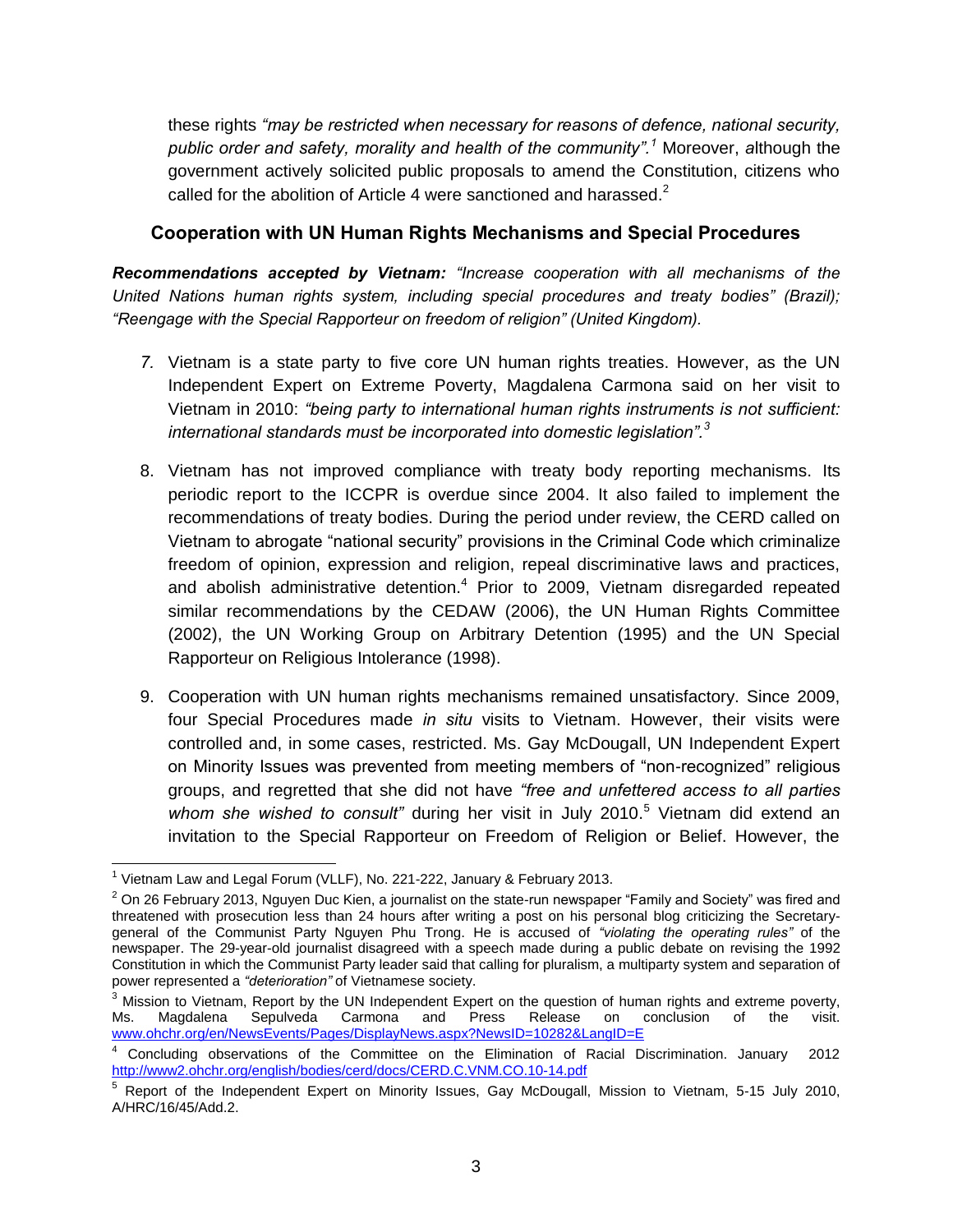government has fixed no date for the visit, despite repeated reminders by the Special Rapporteur. Vietnam did not accept the request for a visit by the Special Rapporteur on Freedom of Opinion and Expression.

10. Since 2009, Vietnam has responded to the UN Working Group on Arbitrary Detention's (WGAD) individual complaint review process. However, it has systematically ignored WAGD's recommendations to release prisoners detained in violation of international  $law<sup>6</sup>$ 

# **The Administration of Justice and Rule of Law**

*Recommendations accepted by Vietnam: "Take the necessary steps to comply with ICCPR and make sure the right to a fair trial based in law is guaranteed" (Argentina); "Take concrete steps to effectively ensure that all persons deprived of their liberty are brought before a judge without delay" (Austria).*

- 11. **The Right to a Fair Trial:** The Courts are not independent in Vietnam, and trials are routinely unfair. Under the provisions of the 1992 Constitution, justice is administered through the People's Courts, the People's Office of Supervision and Control, and by Military Tribunals. Their role is to *"safeguard socialist legality and the socialist regime"* (Article 126). Trials are presided over by Judges and People's assessors. Although nominally independent *"during trials"* (article 130), judges and assessors at all levels are elected under a system closely supervised by the Vietnamese Communist Party, the National Assembly and the Fatherland Front. Defence counsel cannot sincerely defend prisoners without risking harassments, expulsion from the bar and even imprisonment themselves.<sup>7</sup>
- *12.* Since its last UPR, Vietnam has conducted a series of major political trials which contravened standards of fairness and impartiality. Detainees were held virtually *incommunicado* during pre-trial detention, often beyond legal limits. With little access to legal counsel, they were unable to prepare their defence. Trials were closed to the public and family members, and media and diplomatic observers were restricted or banned. Security forces surrounded the courts during trials in Ho Chi Minh City, Hanoi and Haiphong, blocking road access, jamming cell-phone reception and beating and

 <sup>6</sup> Opinion 1/2009 on Dieu Cay, Nguyen Viet Chien, Nguyen Van Hai, Truong Minh Duc, Pham Van Troi, Nguyen Xuan Nghia, Ms. Pham Thanh Nghien, Vu Hung, Ms. Ngo Quynh and Nguyen Van Tuc; Opinion 6/2010 on Father Nguyen Van Ly; Opinion 24/2011, August 2011 (A/HRC/WGAD/2011/24) on Cu Huy Ha Vu ; Opinion 46/11/(A/HRC/WGAD/2011/46) on Tran Thi Thuy, Pham Ngoc Hoa, Pham Van Thong, Duong Kim Khai, Cao Van Tinh, Nguyen Thanh Tam and Nguyen Chi Thanh; Opinion 27/2012 (A/HRC/WGAD/2012/27) on Tran Huynh Duy Thuc, Nguyen Tien Trung and Le Thanh Long; Opinion 42/2012 (A/HRC/WGAD/2012/42) on Nguyen Hoang Quoc Hung, Do thi Minh Hanh and Doan Huy Chuong; Opinion 18/2005 18/2005 on Thich Quang Do and Thich Huyen Quang (Opinion 18/2005, 26.5.2005).

 $^7$  In August 2011, lawyer Huynh Van Dong was struck off the Dak Lak Bar Association on accusations of "advocating on behalf of accused individuals" because he protested being denied access to vital legal documents whilst defending land-rights activists at a trial in Ben Tre in May 2011. VCHR Alternative Report on CERD, 2012, P. 15 http://www.queme.net/eng/news\_detail.php?numb=1780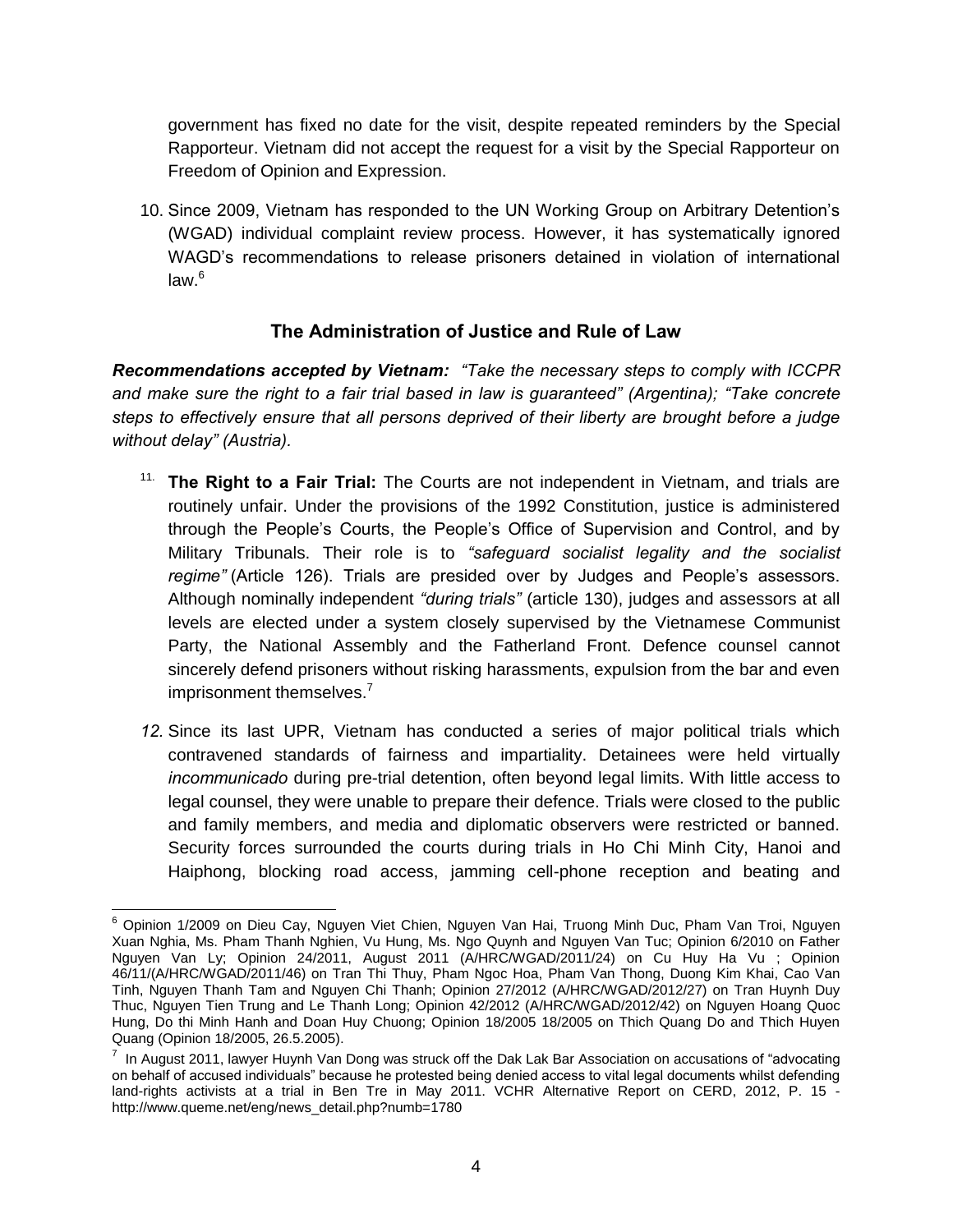arresting supporters waiting outside the courts. Defence lawyers were not given access to the full file of accusations against their clients, and were often not notified of the trial date until the last minute. During the trial of the Club of Free Journalists (bloggers Dieu Cay Nguyen Van Hai, Ta Phong Tan and Phan Van Hai) in September 2012, the Court cut off the microphone when Dieu Cay spoke to defend himself, rejected his lawyer's demand to call witnesses for the defence and failed to produce evidence cited in the charges laid against him. $8$  They were sentenced respectively to 12, 10 and four years in prison, followed by several years of "probationary detention" *(quản chế).<sup>9</sup>* The UN High Commissioner for Human Rights, Navi Pillay, declared that the verdict *"undermine[d] the commitments Vietnam has made internationally, including during the UPR, to protect and promote the right to freedom of expression",* and noted that *"the harsh prison terms handed down to the bloggers exemplify the severe restrictions on freedom of expression in Vietnam".* 

- 13. **Mobile trials:** As part of a government crack-down in the Central Highlands in 2010- 2011, provincial Courts conducted "mobile trials" of ethnic Christians charged with national security offences, such as affiliations with FULRO or Dega Protestantism. Whereas most trials are closed to the public, mobile trials are showcased to crowds of hundreds, reportedly to frighten communities and warn them against following Dega Protestantism.<sup>10</sup>
- 14. **Unlawful Pre-trial Detention:** Since 2009, in violation of the 2003 Criminal Procedures Code and international obligations, Vietnam has held defendants in pre-trial detention for excessive periods and under extremely harsh conditions. Blogger Dieu Cay was detained *incommunicado* for 23 months before the authorities announced his whereabouts in February 2012. Many defendants were held without any notification to their families, in violation of Article 88.4 of the Criminal Procedures Code. In October 2013, University student Nguyen Phuong Uyen, 21, was detained *incommunicado* for three weeks, during which she was coerced into making a "public confession" later shown on state-run TV.<sup>11</sup>
- 15. **Administrative Detention**: Since the last UPR, at least three peaceful pro-democracy activists were detained under Ordinance 44 on "Regulating Administrative Violations",

 $\overline{a}$ 

<sup>&</sup>lt;sup>8</sup> Dieu Cav. Ta Phong Tan and Phan Thanh Hai were sentenced respectively to 12, 10 and four years in prison, followed by several years of "probationary detention".

<sup>9</sup> Observatory on Human Rights Defenders, 28.9.2012 - http://www.fidh.org/Viet-Nam-Three-pro-democracy-12230

<sup>&</sup>lt;sup>10</sup> VCHR Alternative report to the CERD on "Violations of the Rights of Ethnic and Religious Minorities in Vietnam", 2012 (cf. note 5).

<sup>&</sup>lt;sup>11</sup> Police arrested Nguyen Phuong Uyen (21) on 14 October 2012, then denied all knowledge of her arrest. Only after strong public outcry in Vietnam, including a Petitions signed by 144 prominent Party veterans and intellectually, they revealed that she was detained in a prison in Long An. She was accused of "anti-State propaganda" for writing oems critical of China and sentenced to six years in prison on 16 May 2013 along with her colleague Dinh Nguyen Kha, who received an 8 year sentence. Prison wardens prohibited Uyen's mother from visiting her, but told her mother to bring food parcels *"because the prison does not provide enough to eat"*.See FIDH & VCHR: Bloggers and Netizens Behind Bars – Restrictions on Internet Freedom in Vietnam, 2013. http://www.queme.net/eng/doc/Bloggers\_behind\_Bars\_FIDH-VCHR\_2013.pdf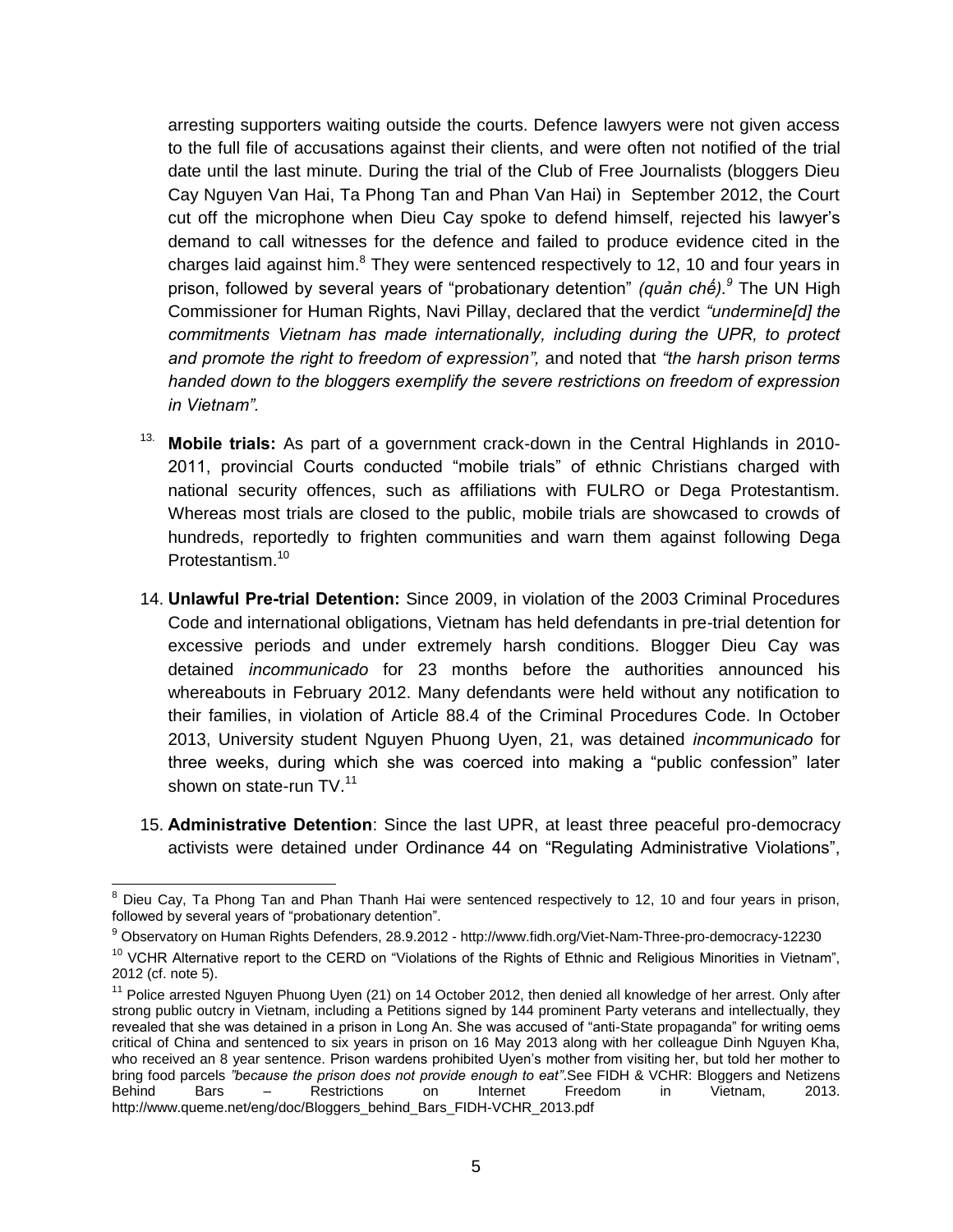which empowers local officials to detain citizens under house arrest, in psychiatric institutions or "education camps" arbitrarily, without safeguards, any due process of law or trial.<sup>12</sup> Ordinance 44 is particularly used to target political and religious dissidents. Decree 76/2003/ND-CP on "education camps" prescribes detention conditions far below minimum international standards. Inmates engaged in hard labour are allowed a mere 800 grammes of meat or fish per month, two sets of underwear per year, one blanket every two years and floor space (not beds) for sleeping. According to inmates' reports, even these quotas are not met in practice.

# **Legal reforms**

*Recommendations accepted by Vietnam: "continue to work to ensure key pieces of national legislation, including the 1999 Penal Code and 2003 Criminal Procedures Code, are consistent with its international human rights treaty commitments" (Australia); "pursue the judicial and administrative reforms with a time-bound action plan to build an effective, open and transparent legal system based on the rule of law" (Turkey).* 

16. Vietnam has made no progress in reforming the Criminal Code and the Criminal Procedures Code to bring them into line with the ICCPR. On the contrary, since 2009, it has intensified the use of vaguely-worded "national security" provisions in the Criminal Code to arrest peaceful activists and human rights defenders. These offences carry prison sentences of up to life imprisonment or the death penalty. Hundreds of bloggers, online journalists and cyber-dissidents have been imprisoned for *"conducting propaganda against the Socialist Republic of Vietnam"* (Article 88), *"abusing democratic freedoms to encroach on the interests of the state"* (article 258), *"undermining national solidarity, sowing divisions between religious and non-religious people",* (article 87). In two prominent trials in January and February 2013, 26 bloggers, human rights defenders and peaceful environmentalists received sentences of up to life imprisonment on charges of *"activities aimed at overthrowing the people's administration"* (Article 79) for acts of peaceful expression.

#### **The Right to Life, Liberty and Security of the Person**

*Recommendations accepted by Vietnam: "Fulfill the Government aim of limiting the use of capital punishment promptly by reducing the scope of crimes subject to the death penalty" (Norway); "reduce the number of offences punishable by the death penalty" (Germany).*

17. **The death penalty** continues to be applied in Vietnam for a range of economic and "national security" crimes. No reforms have been made since Vietnam's last UPR, and statistics on the number of executions remained classified as "state secrets". In July 2011, Vietnam adopted new legislation to carry out executions by lethal injections rather than the firing squad. According to the state-controlled media, the law was aimed to

 $\overline{a}$  $12$  Blogger Le Anh Hung and pro-democracy activists Bui Thi Minh Hang and Nguyen Trung Linh, cf note 7; VCHR Press Release 2013.01.26 [http://www.queme.net/eng/news\\_detail.php?numb=1987](http://www.queme.net/eng/news_detail.php?numb=1987) and Joint Letter by Observatory for Human Rights Defenders and VCHR[, http://www.queme.net/eng/news\\_detail.php?numb=1991](http://www.queme.net/eng/news_detail.php?numb=1991)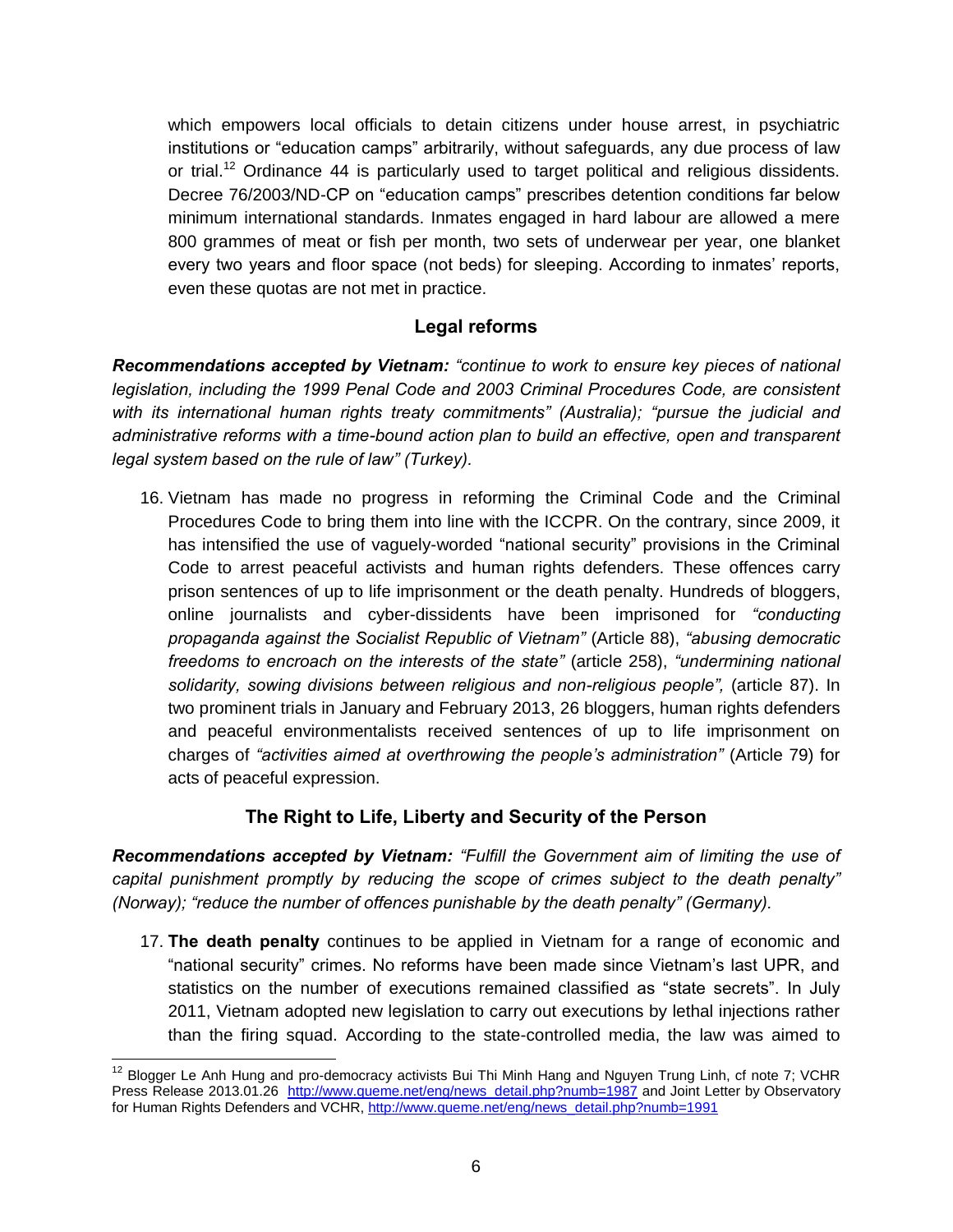make executions *"more humane"* and relieve the psychological pressure on executors, many of whom were suffering from trauma. Since the law was adopted, however, Vietnam could not obtain the lethal drugs because of a ban imposed by the EU. The authorities continued to pronounce death sentences (an average of 100 per year), and now over 500 prisoners are awaiting execution on death row under inhumane conditions. To reduce this backlog, in May 2013, Vietnam adopted Decree 47/2013/ND-CP which legalizes the use of vaguely defined "domestic poisons" for execution, the effects of which are unknown. The government announced it would begin the executions of 170 prisoners as soon as the law comes into effect on 27 June 2013.

- 18. **Detention Conditions and Ill-treatment of prisoners:** At its UPR, Vietnam rejected proposals to improve detention conditions in its prisons and camps, and has not implemented recommendations to this effect made by the UN Working Group on Arbitrary Detention after their visit to Vietnam in 1994. However, as a state party to the ICCP, Vietnam is bound to ensure that detained persons are treated with humanity (Article 10, ICCPR).
- $19.$  Prisoners released between 2009-2013 report that prisons are overcrowded and insalubrious. Food rations are grossly insufficient, and prisoners have to rely on support from their families to buy food and other basic necessities in prison canteens where police-set prices are exorbitant. Forced labour is obligatory, and those who are too weak or ill to complete production quotas are punished by shackling or solitary confinement in cramped cells with no light or ventilation. Medical care is available only to those who can pay, and many prisoners are gravely ill from beatings, exhaustion and lack of medical care. In Section K2 of Z30A Xuan Loc Camp in Dong Nai, one prisoner is now suffering from AIDS after being forced to shave with the sole razor blade used by all the prisoners. Others are paralyzed, deaf or blind.<sup>13</sup>
- 20. Political prisoners are subjected to a particularly harsh regime. Their clothes and utensils are marked with the letters "C.T." *(chính trị -* "political" in Vietnamese). Unlike common criminals, they not allowed pens and paper, denied the right to receive regular visits and food parcels, and kept on low rations.<sup>14</sup> Prisoners are frequently sanctioned with detention in cramped solitary confinement cells which have no light or ventilation. They are shackled night and day.<sup>15</sup> Prison regulations allow inmates to file complaints, but they are never addressed.<sup>16</sup> Such inhumane treatment violates Vietnam's Regulations

 13 "*Arbitrary Detention of pro-democracy and Religious Activists in Vietnam"*, testimony by Vo Van Ai before the Tom Lantos Commission on Human Rights, USA 15.5.2012. http://www.queme.net/eng/docs\_detail.php?numb=1837

<sup>14</sup> FIDH & VCHR Report, 2010: *"Vietnam: From "Vision" to facts – Human Rights in Vietnam under its Chairmanship of ASEAN* - http://www.queme.net/eng/doc/From\_Vision\_to\_Facts\_-\_Human\_Rights\_in\_Vietnam.pdf

<sup>&</sup>lt;sup>15</sup> Pro-democracy activist Tran Huynh Duy Thuc, who was condemned to 16 years in prison in January 2010, has been held in solitary confinement several times, most recently in June 2013 for a period of 10 days. Fellow prisoners report that he could not sleep because of the smell of excrement and urine. Prisoners in solitary confinement are given one litre of water a day for drinking and washing, as well as a bucket for use as a toilet.

<sup>&</sup>lt;sup>16</sup> Prominent dissident Cu Huy Ha Vu began a hunger strike in June 2013 in Prison Camp No. 5 in Thanh Hoa to protest the Camp's refusal to address complaints he filed in November 2012 after being the victim of harassment,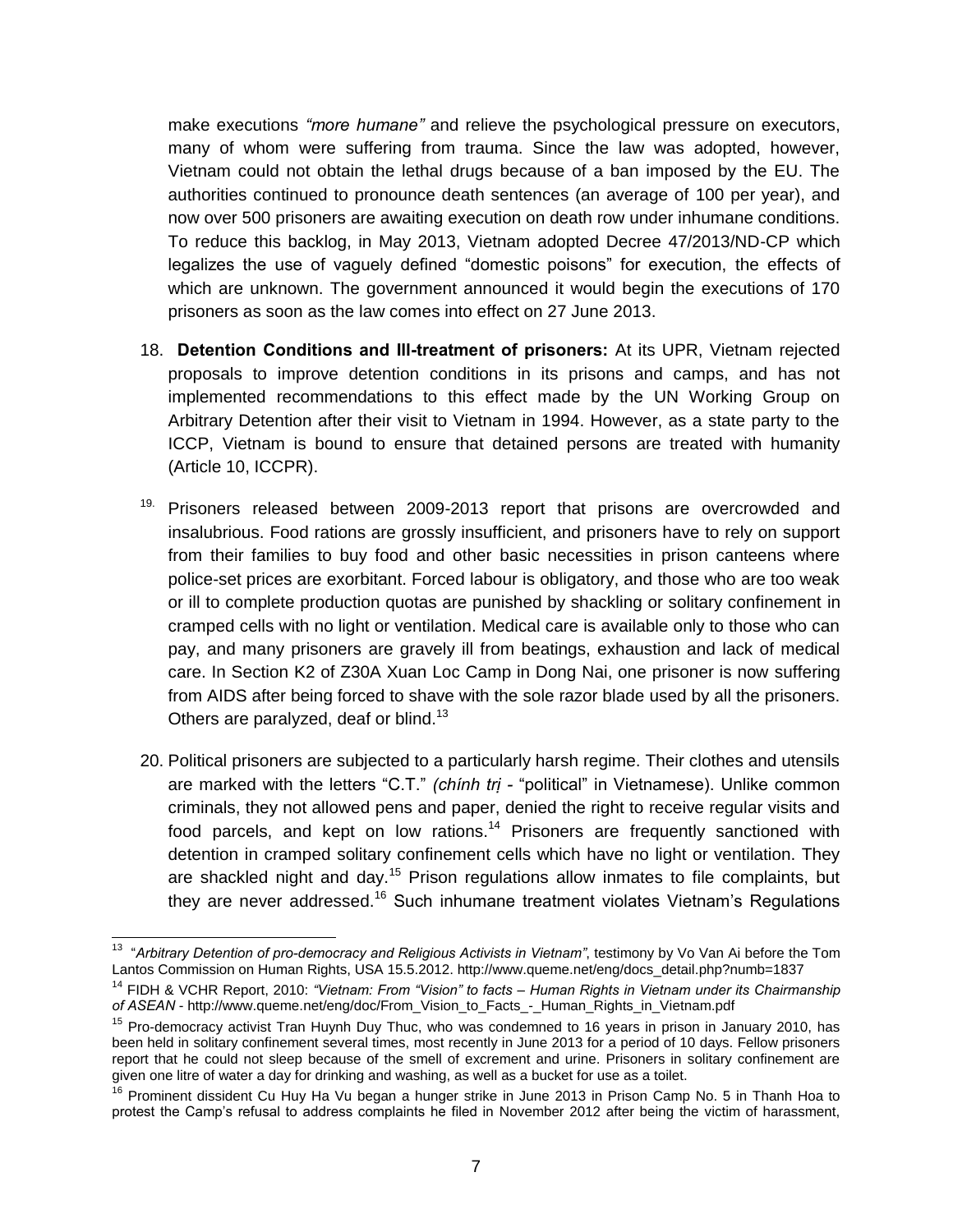on Detention Conditions regulated by Government Decree 113/2008 and Article 10 of the ICCPR.

#### **The Right to Freedom of Expression**

*Recommendations accepted by Vietnam: "Fully guarantee the right to receive, seek and impart information and ideas in compliance with article 19 of ICCPR" (Italy); "Take steps to ensure that full respect for the freedom of expression, including on the Internet, is implemented in current preparations for media law reform" (Sweden).*

- 21. Since Vietnam's last UPR, it has made no steps to respect this pledge. On the contrary, Vietnam has stepped up legal restrictions on freedom of expression, both online and offline, and cracked down heavily on journalists, netizens and bloggers. Constitutional guarantees of press freedom (Article 69) are nullified by a whole range of domestic laws and regulations which prohibit all spoken or written expression deemed to *"threaten the interests of the State".* The press, radio and television are run by Party-controlled, military or government agencies. There is no privately-run, independent media in Vietnam.
- 22. On 25 February 2011, Media Decree 2/2011/ND-CP came into force, which imposes heavy fines on journalists who violate the decree's overly broad and vague provisions, such as failing to *"provide honest domestic and international news in accordance with the interests of the country and the people."* Since this Decree was issued, investigative reporting on corruption in the official press has diminished markedly. A reporter on an official newspaper who exposed corruption amongst traffic police in Ho Chi Minh City in 2012 was sentenced to four years in prison, even though his reports were proved to be true. <sup>17</sup>
- 23. **A draft Internet Decree** is in preparation which is fatally flawed and inconsistent with international human rights law and standards. If adopted in its current form, the Decree would oblige Internet companies in Vietnam to cooperate with the government in enforcing a range of vaguely-defined prohibited acts of expression. Article 5 prohibits acts such as *"abusing the provisions and use of the internet and information on the web"* to *"oppose the Socialist Republic of Vietnam"; "undermining the grand unity of the people"* and *"undermining the fine customs and traditions of the nation".* Article 25 requires the filtering of any information on the Internet based on the interpretation that such information is amongst the "prohibited acts" outlined in Article 5.

bullying and death threats by a Camp warden. Political prisoner Nguyen Huu Cau, who is serving life in prison for writing poems criticizing the Communist Party in Z30A Prison Camp in Xuan Loc has written 500 letters demanding the right to an appeal trial, without receiving any reply (cf. footnote 9).

<sup>&</sup>lt;sup>17</sup> Hoang Khuong (Nguyen Van Khuong), a journalist on the state-run newspaper Tuoi Tre, was arrested in January 2012 and sentenced to 4 years in prison on 7 September 2012 for exposing police corruption http://www.queme.net/eng/docs\_detail.php?numb=1837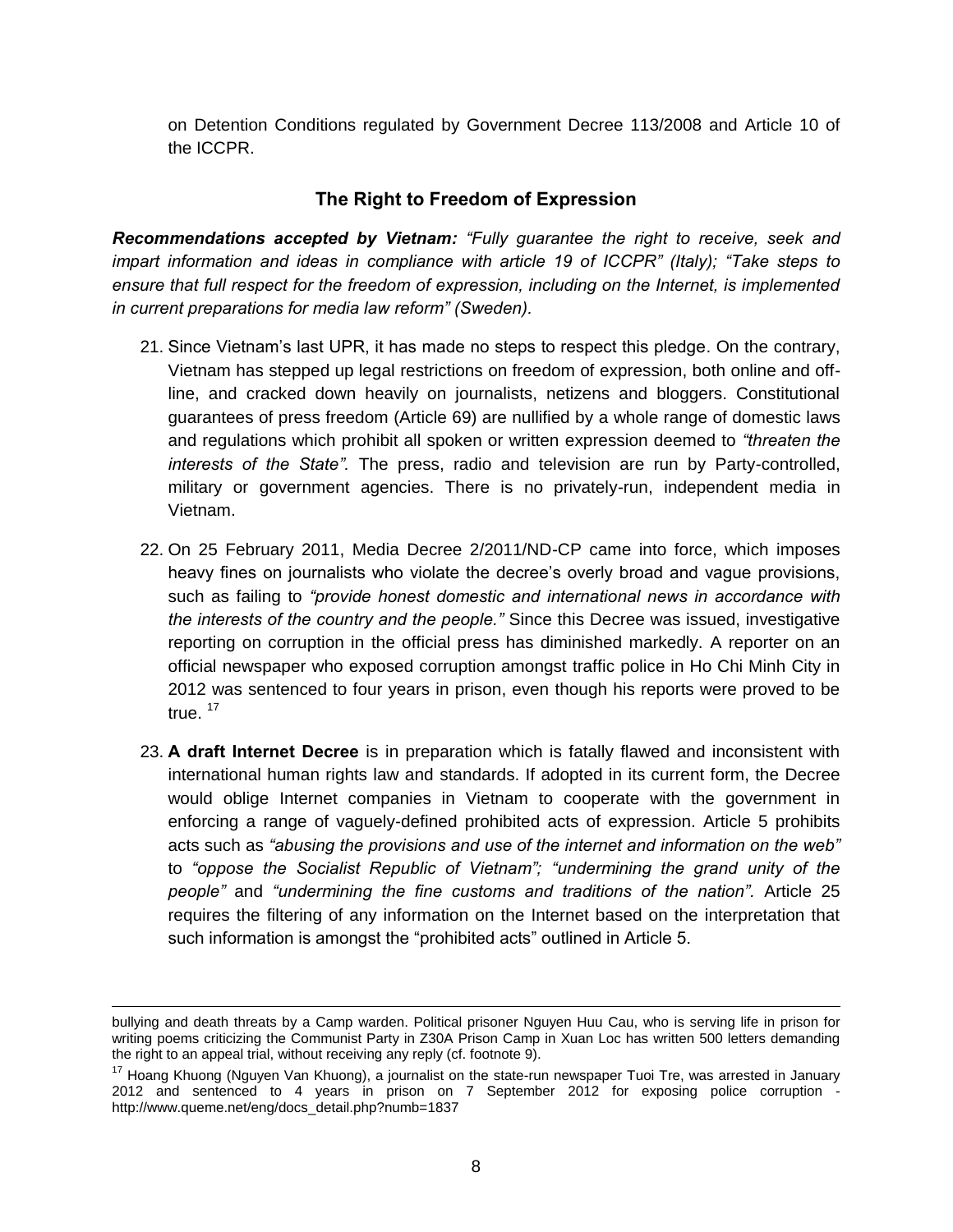- 24. **Bloggers and cyber-dissidents** who use the Internet to express peaceful critical views, write poetry or sing protest songs<sup>18</sup> are a target of fierce government repression. Since 2009, the authorities have stepped up extra-legal practices such as house arrest, enforced disappearances, beatings, intimidation<sup>19</sup> and pervasive surveillance, and even sexual assaults by Police.<sup>20</sup> Targeted individuals are left entirely outside the protection of law, without the ability to challenge and seek redress for their detention or ill-treatment. Netizens have also been denied the right to freedom of movement without justification. During this period, several bloggers were prevented from travelling overseas, including one who was invited to receive an award in the USA on behalf of his family.<sup>21</sup> Another recent trend is to arrest pro-democracy activists and human rights defenders on trumped up criminal charges such as "tax evasion".<sup>22</sup>
- 25. **Online Censorship** is pervasive. Vietnam filters and controls Internet content and harshly punishes users. Since 2009, hundreds of blogs have been closed down. The government justifies online censorship as a measure to protect young people from accessing "unhealthy" sites. However, monitoring by international NGOs in 2012 showed that state-owned Internet Service Providers blocked critical political blogs and sites of domestic and international NGOs concerned with democracy, religious freedom and human rights, whereas sites with pornographic content were not blocked.

#### **The Right to Religious Freedom**

*Recommendation said to be "in the process of implementation": "Step up efforts to ensure the full respect of freedom of religion and worship, including by reviewing laws and provisions at all levels related to freedom of religion, in order to align them with article 18 of ICCPR" (Italy) (Poland).*

26. Repression on religious grounds remains widespread. Since 2009, Vietnam has adopted legislation to reinforce controls and restrict the scope of religious activities. In January 2013, Decree 92 on *"Directives and measures for implementing the Ordinance on beliefs* 

<sup>&</sup>lt;sup>18</sup> Singers and song-writers Viet Khang (Vo Minh Tri) and Tran Vu Anh Binh were sentenced respectively to four and six years in prison for posting songs on Youtube questioning government repression of peaceful demonstrations. On 16 May 2013, university student Nguyen Uyen Phuong (21) and computer technician Dinh Nguyen Kha (25) were sentenced respectively to six and eight years in prison followed by three years house arrest simply for writing poems and distributing leaflets critical of the government;

 $19$  On 3 April 2013, plain-clothed security agents threw excrement and rotten fish into the home of Buddhist blogger Huynh Ngoc Tuan during the night in order to frighten him into stopping his online criticisms of government policies. Cf. VCHR Press Release http://www.queme.net/eng/news\_detail.php?numb=2042

<sup>&</sup>lt;sup>20</sup> On 28.12.2012, 25-year-old blogger Nguyen Hoang Vi was beaten savagely by Police, stripped naked and subjected to a humiliating vagina cavity search which was videotaped by male Police officers. She had been taken to the Police Station for a pretexted "identity check". Ibid footnote 7.

<sup>&</sup>lt;sup>21</sup> Huynh Trong Hieu was prevented from travelling to the USA to receive the Hellman Hammett prize for persecuted writers awarded to his father, Huynh Ngoc Tuan and sister Hoang Thuc Vy (cf footnote 7).

<sup>&</sup>lt;sup>22</sup> Lawyer and prominent activist Le Quoc Quan was arrested on 27 December for so-called "tax evasion". He had previously suffered beatings and physical assaults by secret police because he attended demonstrations. Blogger Dieu Cay was also detained for "tax evasion" before being condemned to a second sentence for "anti-state propaganda" in 2012 (cf. footnote 7).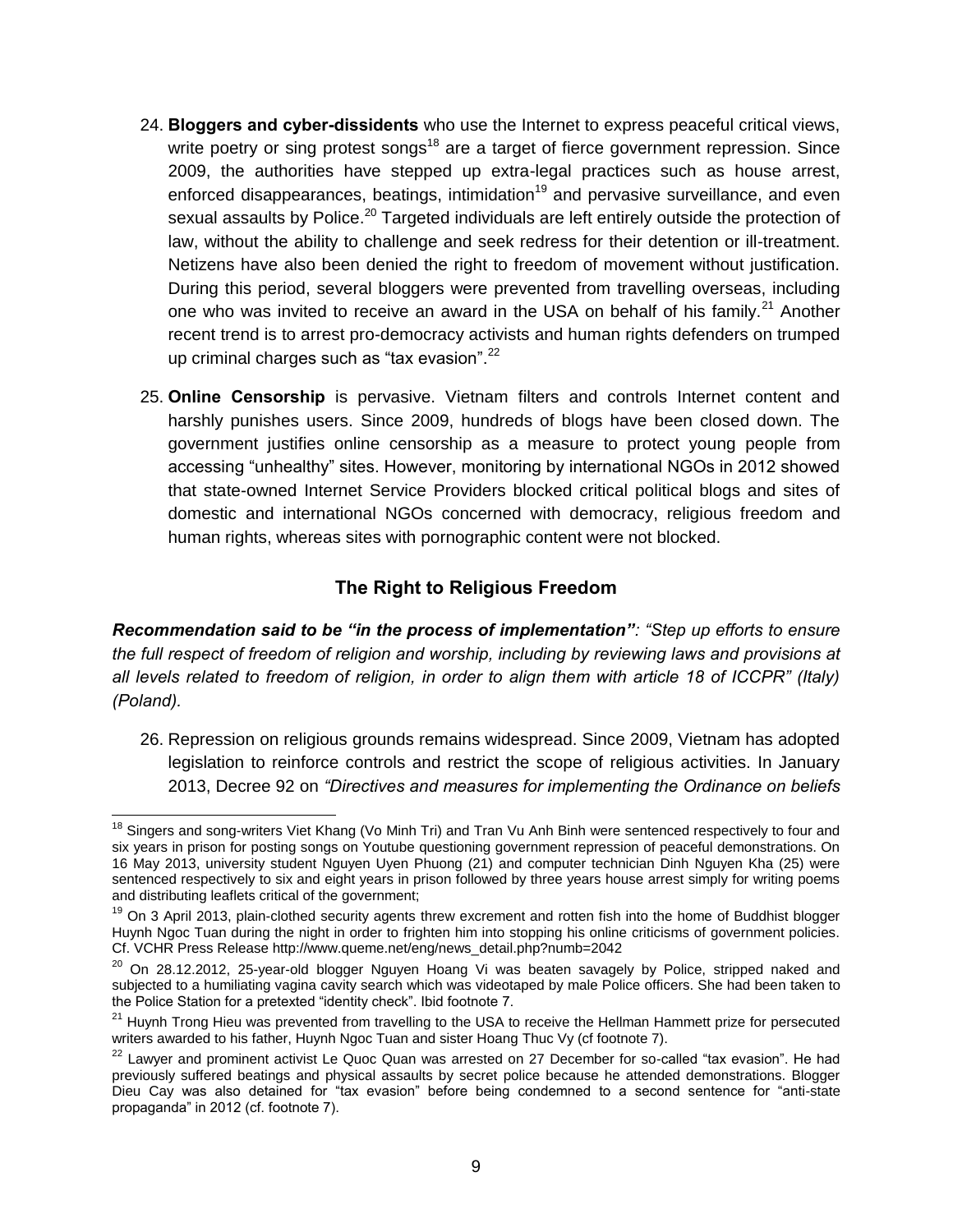*and religion"* came into effect which prohibits a wide range of activities perceived to *"abuse the right to freedom of belief or religion",* and adds a number of new obligations and vaguely-worded provisions that give the authorities greater leeway to sanction and restrict religious activities. Rather than protecting religious freedom, the Decree is aimed at reinforcing State control or management of religions in Vietnam. <sup>23</sup>

- 27. Religious policy is controlled by the Government Board of Religious Affairs (GBRA), the Vietnam Fatherland Front, the Communist Party's Department of Propaganda and Mobilization and the Ministry of the Interior. In 2012, the government appointed Lt.- General Pham Dung, a former high-ranking official in the Ministry of Public Security, as head of the GBRA. He commands a network of *"religious police"* (A41) under who have full powers to control religious activities at all levels of society and in all aspects of the people's lives.
- 28. The situation of the **Unified Buddhist Church of Vietnam (UBCV),** adhered to by the majority of the Vietnamese population, is of particular concern. Banned effectively in 1981 following the creation of the State-sponsored Vietnam Buddhist Church, its leaders and members are subjected to detention, intimidation and constant harassment. Despite repeated appeals from the international community, Vietnam has not re-established its legal status. Since Vietnam's last UPR, the authorities have intensified repression against UBCV members, prohibiting celebration of key Buddhist festivals such as the Vesak (Buddha's Birthday) and the Vu Lan (Wandering Soul's Day), subjecting UBCV leaders to beatings, house arrest and surveillance, harassing Buddhists who frequent "reactionary" UBCV Pagodas and smashing Buddha statues.<sup>24</sup> UBCV monk Thich Thanh Quang was beaten by hired thugs under the eyes of the Police in August 2012. Buddhist Youth leader Le Cong Cau was interrogated for three days in March 2013 and threatened with prosecution for posting articles on the Internet supporting the UBCV.<sup>25</sup>
- 29. UBCV leader **Thich Quang Do**, 85, remains under house arrest without charge at the Thanh Minh Zen Monastery in Ho Chi Minh City. He has spent almost 30 years in detention for his peaceful advocacy of religious freedom and human rights. He is held under constant Police surveillance, and denied freedom of movement. A UK

 $23$ <sup>23</sup> *Government Decree 92 tightens controls of religions in Vietnam*, IBIB, 29.11.2012 http://www.queme.net/eng/news\_detail.php?numb=1955

<sup>&</sup>lt;sup>24</sup> In December 2012, the Government Board of Religious Affairs (GBRA) ordered the destruction of Buddha statues in a Buddhist site on Ba Ra Mountain in Binh Phuoc Province to make place for a tourist centre. The Commission mandated to oversee the "removal" of the statues was made up of officials from the GBRA, the People's Committee and the State-sponsored Vietnam Buddhist Sangha. The destruction operations were led by the head of the Binh Phuoc office of the GBRA Nguyen Huu Tu. Buddhist monk Thich Ngo Chanh denounced the smashing of the statues and posted footage and interviews in a Youtube in May 2013.

<sup>&</sup>lt;sup>25</sup> "The State's Policy of Repression against the Unified Buddhist Church of Vietnam", Testimony to US<br>Congressional Hearing on Human Rights in Vietnam, Vo Van Ai, 14 April 2013. Congressional Hearing http://www.queme.net/eng/news\_detail.php?numb=2046.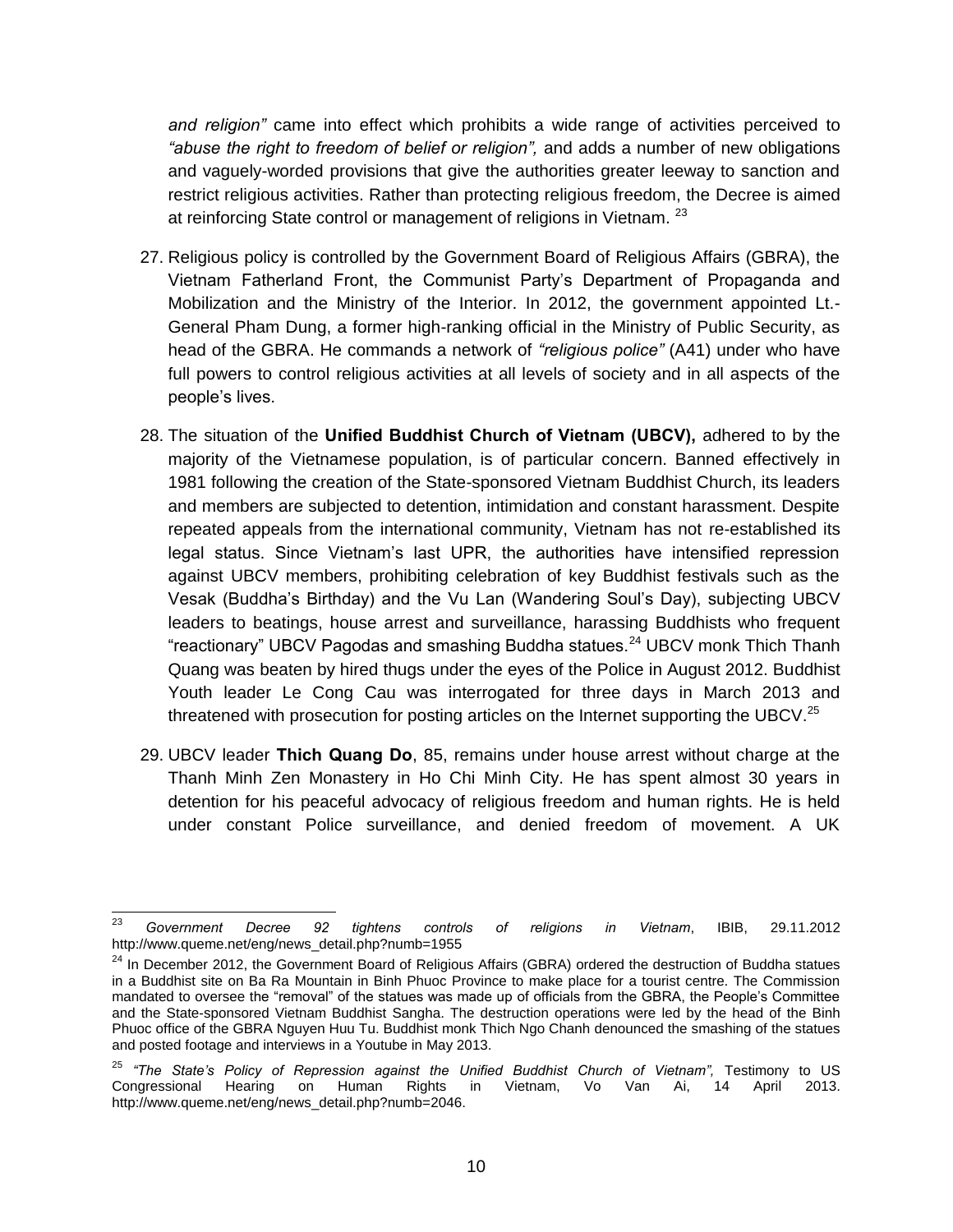Parliamentary delegation visiting Vietnam in 2013 was prohibited from meeting Thich Quang Do by the Vietnamese authorities.<sup>26</sup>

- <sup>30.</sup> Since 2009, the authorities have intensified repression against ethnic Christian **Montagnards** in the Central Highlands and **Hmongs** in the Northern Highlands. Members of ethnic groups that peacefully resist assimilation policies, practice the faith outside State-sponsored churches, refuse pressure to recant their faith or peacefully advocate political and economic rights for their community are routinely subjected to threats, harassments, fines, arbitrary expulsion from their homes and public denunciation sessions organized by the military, police and local authorities. In May 2011, armed military and special force units using machine guns fired on a peaceful gathering of Hmong Christians in Dien Bien Province, killing scores of people and wounding hundreds. <sup>27</sup>
- 31. **Khmer Krom Buddhists** in southern Vietnam suffer from religious persecution and land confiscation. Buddhist monks have been subjected to defrocking, arrest and forced disappearances.

# **The Right to Freedom of Association and Peaceful Assembly**

*Recommendations accepted by Vietnam: "Continue to maintain and strengthen the economic, political and social model of Viet Nam to guarantee the full participation of the population in public and security affairs" (Lao People's Democratic Republic).*

- 32. Although **freedom of association** is guaranteed by the 1992 Vietnamese Constitution, the exercise of this right remains significantly restricted in Vietnam. There are no independent non-governmental organisations (NGOs). All associative activity is strictly controlled by the Vietnamese Communist Party (VCP) and the Vietnam Fatherland Front, an umbrella of *"mass organisations",* whose role is to reinforce the VCP's control over the population and implement its policies in political and religious affairs.
- 33. Since its last UPR, Vietnam has increased legal restrictions on the operations of domestic and international associations. In July 2009, the Prime Minister issued Decree 97 limiting private research organisations to a list of 317 topics and banning them from publishing results bearing on government policies. This decision forced Vietnam's only independent think tank, the Vietnam Institute of Development Studies, to close down.

 $\overline{a}$ 

<sup>26</sup> "*British Parliamentary Delegation is barred from visiting Buddhist leader Thich Quang Do", IBIB 5 June 2013,*  http://www.queme.net/eng/news\_detail.php?numb=2085

<sup>27</sup> Ibid footnote 5.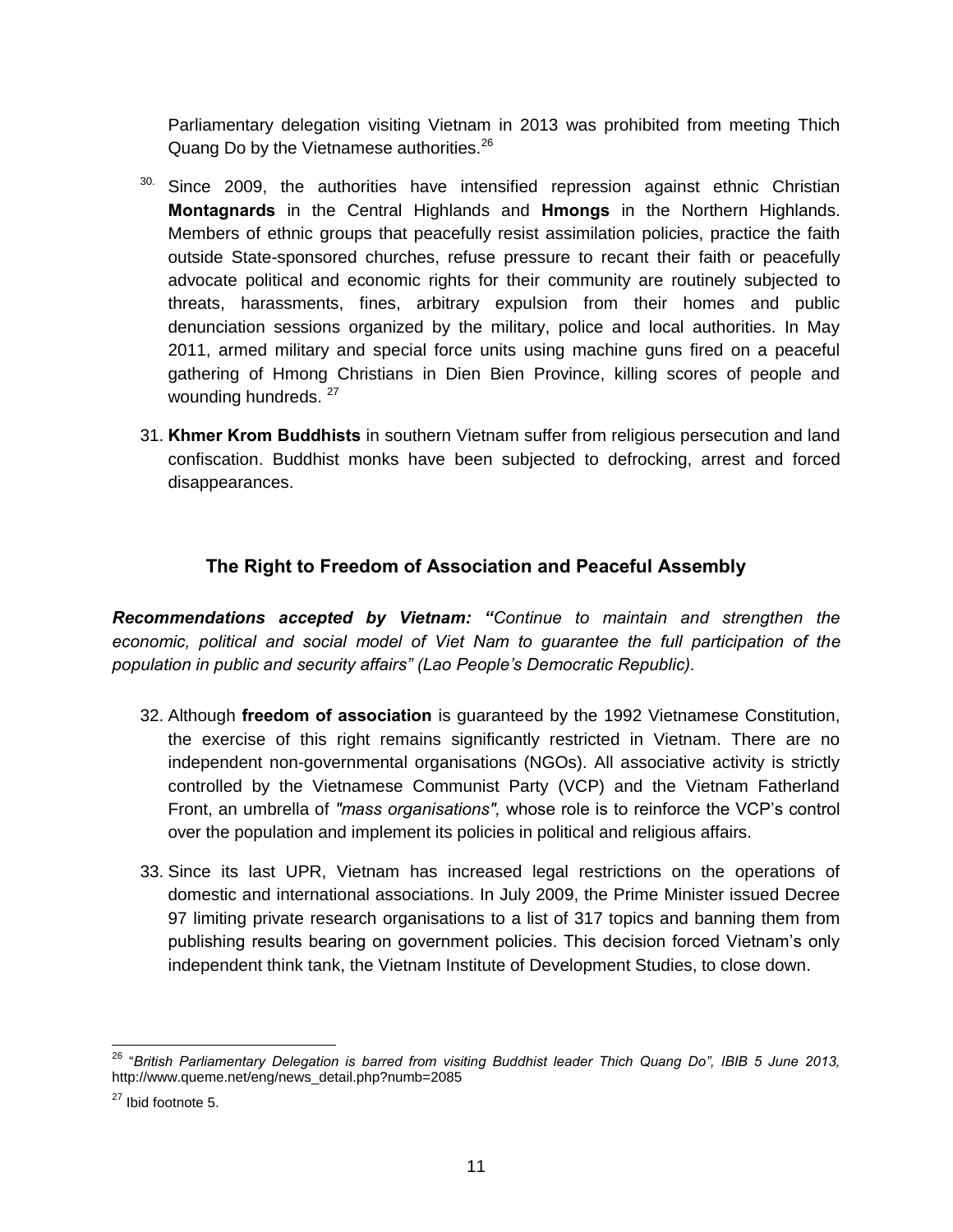- 34. Decree 12 on *"Registration and Management of Operation of International NGOs in Vietnam",* promulgated in 2012, facilitates registration but increases government control of the implementation of INGO programmes. It includes a host of *"prohibited activities"* for INGOs such as "o*rganizing or carrying out political, religious or other activities that are inconsistent with State interests or the security, defense and great unity of the Vietnamese people* (Article 4). These clauses give the government great discretion in stopping "unwanted" INGO programmes from operating in Vietnam.
- *35.* Although **freedom of peaceful assembly** is guaranteed in the Vietnamese Constitution, Vietnam systematically suppresses peaceful demonstrations and punishes protesters under criminal laws such as Decree 38/2005, which bans demonstrations outside public buildings, and the "Directives for Implementing Decree 38" (2006) which prohibits public gatherings of more than five people without authorization. In August 2011, Police forcefully disbanded demonstrations in Hanoi and Ho Chi Minh City against perceived Chinese encroachments on Vietnamese territories, arresting scores of people. In 2012, peaceful demonstrations of peasants and farmers known as the "Victims of Injustice" protesting state confiscation of lands and forced evictions were suppressed with extreme violence in Tien Lang, Van Giang and Vu Ban. In May 2013, young people who tried to hold gatherings in public parks in Hanoi, Nhatrang and Ho Chi Minh City for "human rights picnics" to discuss the UN Universal Declaration on Human Rights were impeded by Police. Bloggers, dissidents and UBCV monks were intercepted by security agents and local militia to prevent them attending these gatherings. $^{28}$

# **Social, Economic and Cultural Rights**

*Recommendations accepted by Vietnam: Take active measures to close the gap between rich and poor and between the mountainous and urban areas" (China); "Continue and enhance efforts to reduce the poverty level, especially for vulnerable groups, so as to boost employment, improve access to health and increase available social housing" (Côte d'Ivoire)*

- 36. Economic liberalization under the policy of renovation *(đổi mới)* has seriously restricted the access of poor people and vulnerable populations to basic social services such as health and education. With the introduction of *"user fees",* health and education have become paying commodities. This has seriously penalized people in rural areas, and lead to alarming disparities between ethnic minorities and the Kinh (Vietnamese) people. Vietnam's lack of progress in implementing reforms led to a rising poverty gap during the period under review.
- 37. One cause of disparities in health and education access is the *hộ khẩu,* or **system of household registration.** This is an obligatory permit which gives access to housing ownership, health care, education and other key public social services. The system is divided into five categories of residents. People without permanent residence status

 <sup>28</sup> *Security Police surround Giac Hoa Pagoda,* 7 May 2013, IBIB http://www.queme.net/eng/news\_detail.php?numb=2067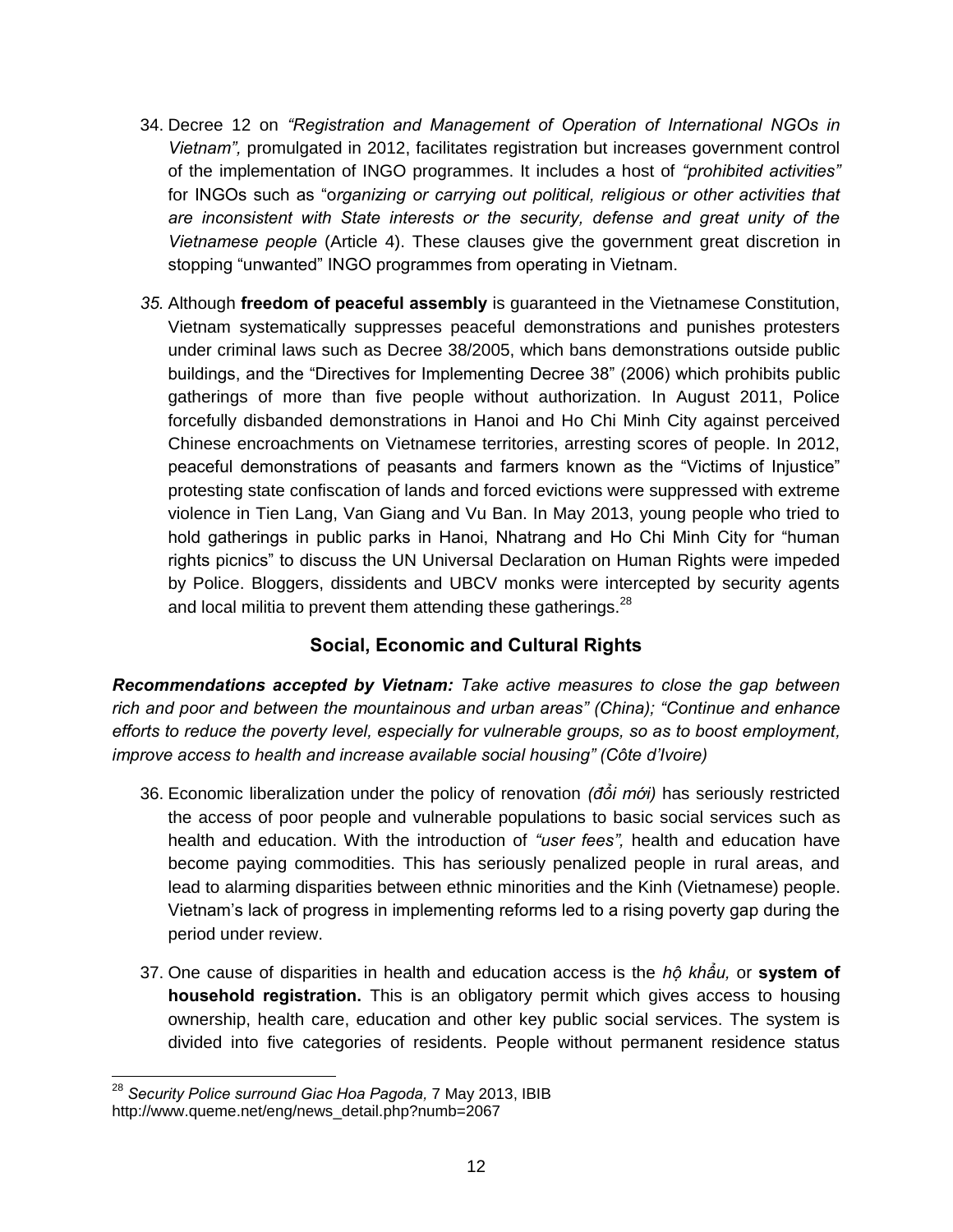("temporary migrants" of KT3 and KT4 status) have to pay higher prices for electricity and pipe water consumption compared to local residents. The *hộ khẩu* is also required to obtain birth certificates for newborns (Decree 81/1998/ND-CP). Parents who are refused *hộ khẩu* cannot obtain birth certificates, and thus cannot register their children for schooling. They also cannot obtain government-provided financial support for disadvantaged pupils to cover textbook or learning aids, nor access free medical care and other welfare bonuses, since these all require that pupils have permanent household registration status. Ethnic minorities who are denied *hộ khẩu* because of their religious affiliations or non-sedentary lifestyle suffer grave denial of economic and social rights in all aspects of their daily lives.

- 38. **The Right to Work and to Just and Favourable Conditions of Work** is seriously undermined by government policies of economic liberalization in Vietnam and the absence of legal and social safeguards. Vietnam has attracted foreign investment by keeping wages low (the minimum wage is fixed by the government), and worker rights are routinely sacrificed for greater profits. Workers operating in toxic or dangerous environments are often not supplied with protective clothing, and work-related accidents and deaths are on the rise.
- 39. Since 2009, the number of strikes to protest poor working conditions and bad pay have increased significantly (up to 1,000 strikes in 2011, double the number in 2010). The right to strike is severely restricted. Strikes in state-owned firms, public services and sectors considered important to national economy and defence are banned. Decree 41, adopted in 2013, prohibits strikes in six major sectors, including national security. The Prime Minister can terminate any strikes perceived to be *"detrimental to the national economy or public safety"*. Under Decree11/2008, if a strike is ruled illegal, workers must pay compensation to their employers for "losses and damages". In 2011, 95% of the strikes were deemed to be illegal.
- 40. The Labour Code does not authorize **freedom of association**. All labour unions are under the umbrella of the "Vietnam General Confederation of Labour" (VGCL) controlled by the VCP. Free trade unions are prohibited. Under the 2013 Law on Trade Unions (12/2012/QH13), foreigners are prohibited from establishing or joining trade unions. This is a step backwards for worker rights, as the former law allowed the participation of foreign and Vietnamese workers alike. In 2010, several young labour activists were condemned to harsh prison terms simply for seeking to protect workers' rights and demanding the right to form independent trade unions.

#### **The Rights of Women**

*Recommendations accepted by Vietnam: "Maintain its commitment to striking a balance between the opening up of its economy and minimizing the adverse impacts on the most vulnerable and disadvantaged groups in the society" (Lebanon).*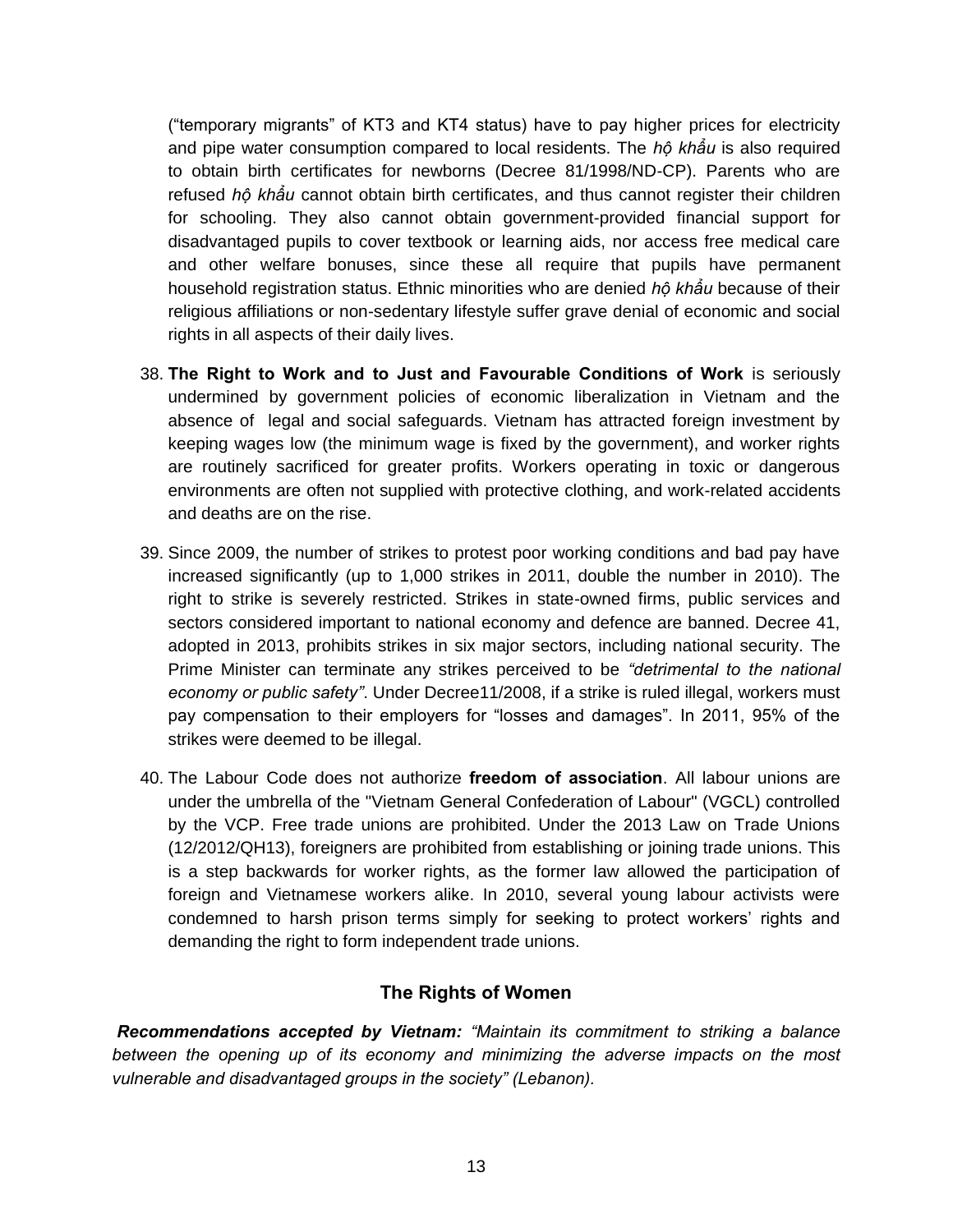- 41. The negative effects of economic liberalization have particularly impacted women. Despite legal commitments taken by the government to promote gender equality, grave abuses of women's rights such as domestic violence, trafficking of women and girls, prostitution, the growing problem of HIV/AIDS and violations of reproductive rights remain widespread.
- 42. **Trafficking of young girls and women for sexual exploitation,** often with the connivance of Party and Police officials, has literally exploded. Young women are recruited through fraudulent marriages, false promises of employment, licensed and unlicensed migrant labour recruiting agencies and sent mainly to Cambodia, China, Thailand, Hong Kong, Macau, Malaysia, Taiwan and South Korea, where they are victims of sexual and labour exploitation.
- 43. Victims of trafficking who escape and return to Vietnam have no legal protection. Many rural women find that their land has been confiscated during their absence. If they have children born overseas, the children are not entitled to the obligatory residence permit, or *"hộ khẩu",* and become illegal citizens, deprived of the right to education and health care.
- 44. **Land rights:** Lack of implementation, lack of awareness, insufficient information, widespread official corruption, power abuse and the lack of an impartial judiciary have resulted in mass abuses of women's right to land. Although the revised Land Law entitles women to register Land Use Rights Certificates along with their husbands, this is not widely implemented, resulting in prolonged denial of women's access to land. Widows find themselves expropriated without the slightest compensation when their husband dies. Banks refuse to give loans to widows because the LURCs only mention the deceased husband's name.

#### **Recommendations**

#### **45. The FIDH and the VCHR call upon Vietnam to take all necessary steps to:**

- 46. Immediately and unconditionally release all human rights defenders, journalists, religious and political dissidents detained for the peaceful expression of their political and other opinions or religious beliefs;
- 47. End censorship, mass surveillance, and all acts of harassment, including at the judicial level, against all human rights defenders, including those using the Internet and ICTs for their human rights work, and comply with the provisions of the 1998 UN Declaration on Human Rights Defenders;
- 48. Implement the recommendations of the UN Human Rights Committee by bringing domestic legislation into line with international human rights law and immediately repealing all legislation restricting the exercise of internationally recognised human rights; in particular: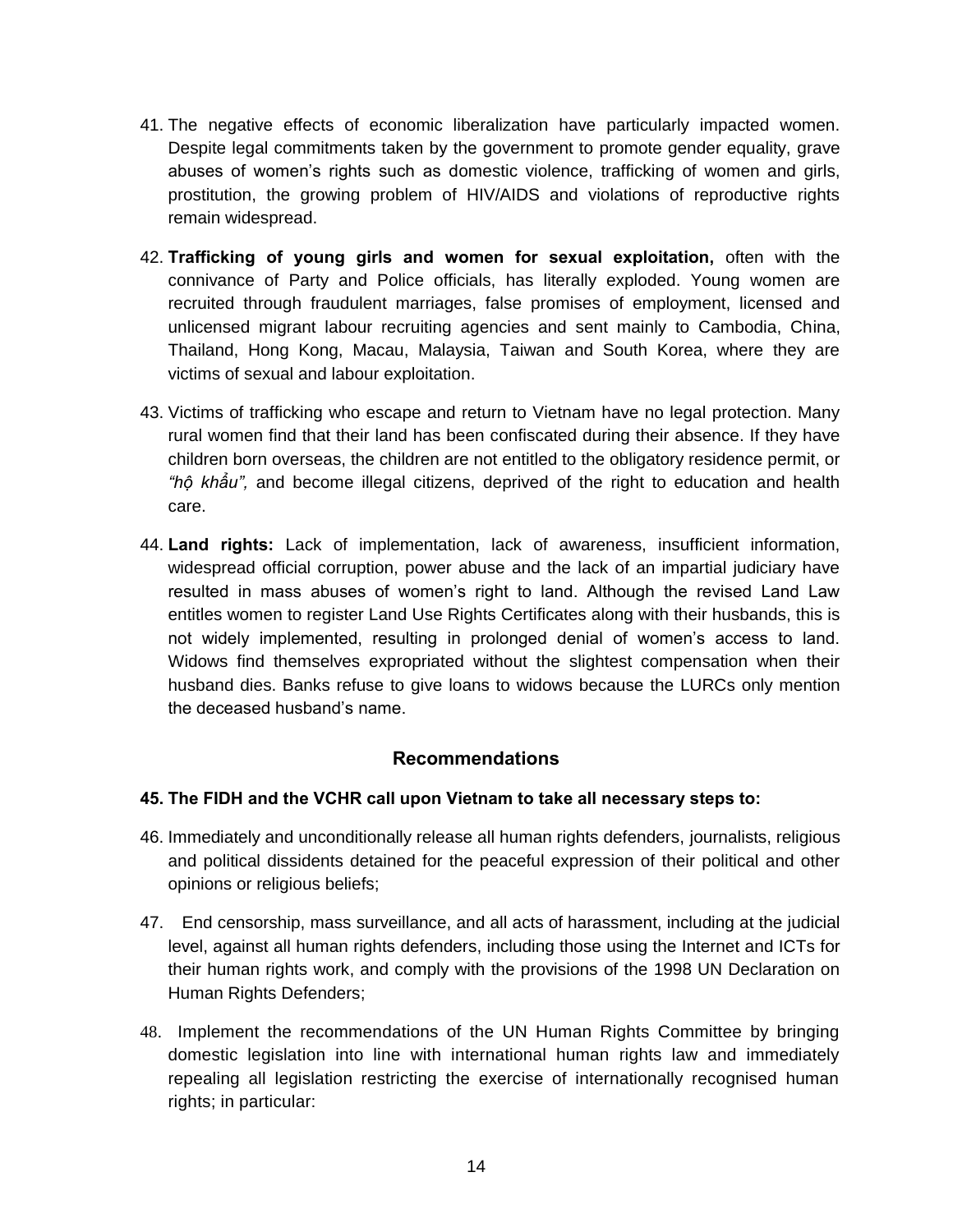- a) Immediately repeal Ordinance 44 on "Regulating Administrative Violations", and release all those currently detained under house arrest, in "education" camps or psychiatric institutions under the provisions of this law;
- b) Urgently revise vaguely-defined "national security" provisions in the Criminal Code, especially Articles 79, 80, 86, 87, 88, 91 and 258; Article 88 should never be invoked to suppress the rights to freedom of expression online or offline, as guaranteed in Article 19 of the ICCPR;
- 49. Ensure that any amendments to the Vietnamese Constitution conform with the ICCPR, the ICESCR and other key international human rights standards;
- 50. Guarantee the right to due process of law, including the right to a fair trial; defendants should be able to meet their lawyers to adequately prepare their defence; defence lawyers must have the right to present relevant evidence in court; defendants should be allowed to speak in their own defence;
- 51. Conform with the UN Standard Minimum Rules on the Treatment of Prisoners; abolish forced labour and end practices of torture and ill-treatment of prisoners; ratify and implement the UN Convention against torture;
- 52. Re-establish the legitimate status of the Unified Buddhist Church of Vietnam (UBCV) and all other non-recognized religious organisations and allow them full freedom of religious activity; cease harassment and detention of UBCV members and other religious followers; revise Decree 92 and repeal all legislation that restricts the right to freedom of religion or belief:
- 53. Guarantee freedom of media, authorize the publication of independent newspapers and cease legal sanctions and harassment against journalists and citizens expressing peaceful views through the printed media, Internet or radio;
- 54. Adopt a Law on Associations that guarantees the right to form associations outside the framework of the Communist Party, thus fostering the emergence of independent civil society;
- 55. Amend the new Labour Code to bring it into line with the ICCPR and all ILO requirements; allow the establishment of independent trade unions; release all those detained for peaceful activities to promote worker rights;
- 56. Increase the minimum wage to ensure a decent living wage for all workers, as required by Article 7 of the ICESCR, ratified by Vietnam;
- 57. Implement the recommendations of the UN Committee on the Elimination of Discrimination against Women; take stronger measures to combat trafficking for labour and sexual exploitation; remove any administrative obstacles in the Land Law that may prevent the issuance of joint land use certificates to husbands and wives.